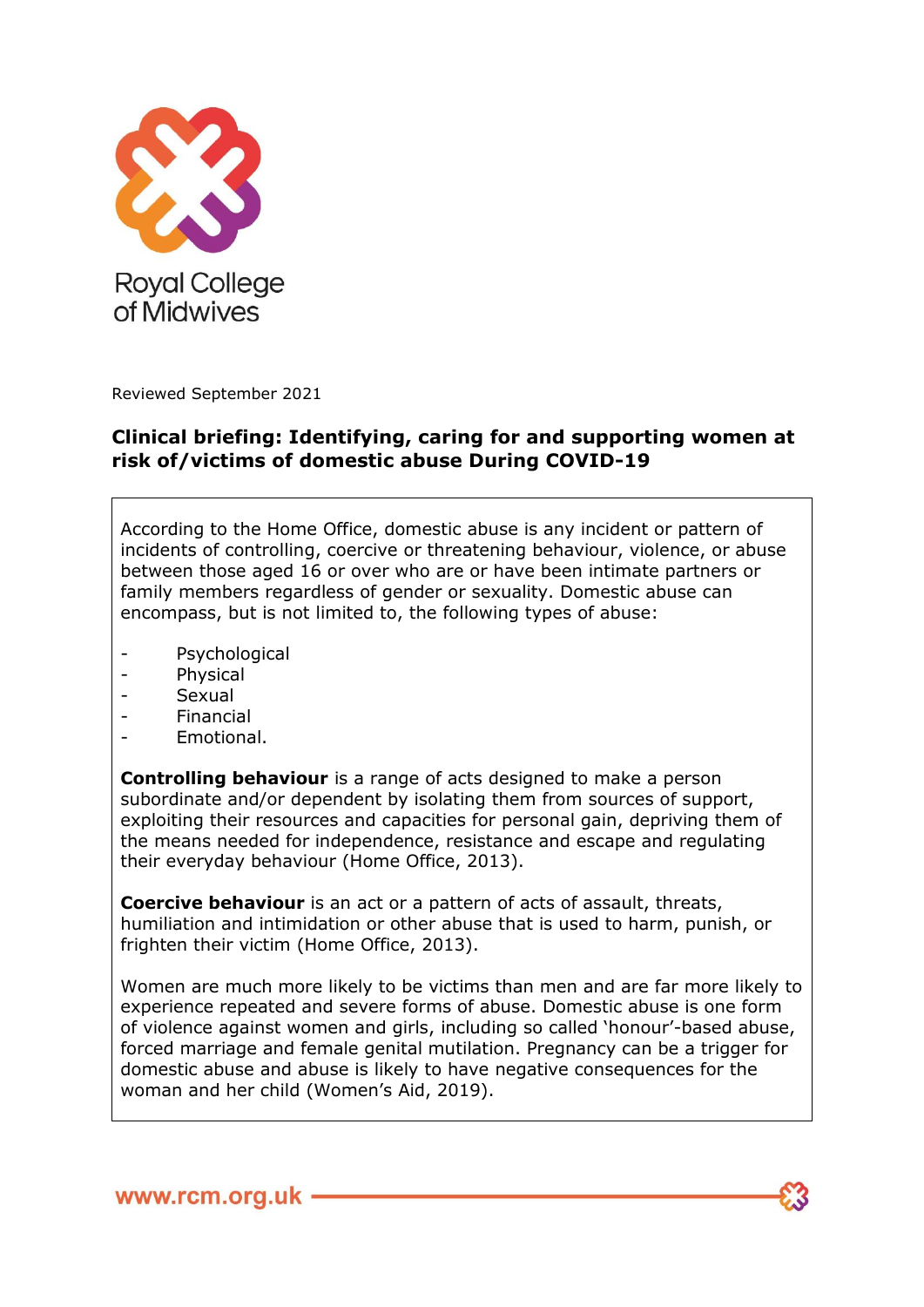

# **Potential impact of COVID-19 in this topic area**

Measures to control the spread of COVID-19 mean some women will be more vulnerable to domestic abuse. Many victims may be trapped in abusive households with very little or no opportunity to contact health professionals, speak to them in private, call the police, or escape. Children are equally at risk.

## **Current key guidance for this topic**

## **Practical tips**

- Be vigilant, especially where in person appointments are reduced. Prioritise women who are vulnerable and known to be at risk of domestic abuse for in person appointments away from the home.
- If a woman about whom you have concerns has not been in touch or has failed to attend an appointment, follow up to make contact and arrange another appointment.
- Ensure women can contact maternity services by providing the designated telephone number. Check the woman's preferred contact number and/or email address if sending any information.
- Before asking about domestic abuse during telephone consultations, ensure the woman is not on speaker phone. Introduce any staff who are in the room, but off camera, and ask the woman to do the same.
- If you do not feel confident in identifying domestic abuse and supporting women, approach your supervisor and/or your Trust or health board safeguarding team for support. Your Trust should provide information on referral pathways, how to access specialist advice, and protocols for sharing information.

www.rcm.org.uk -

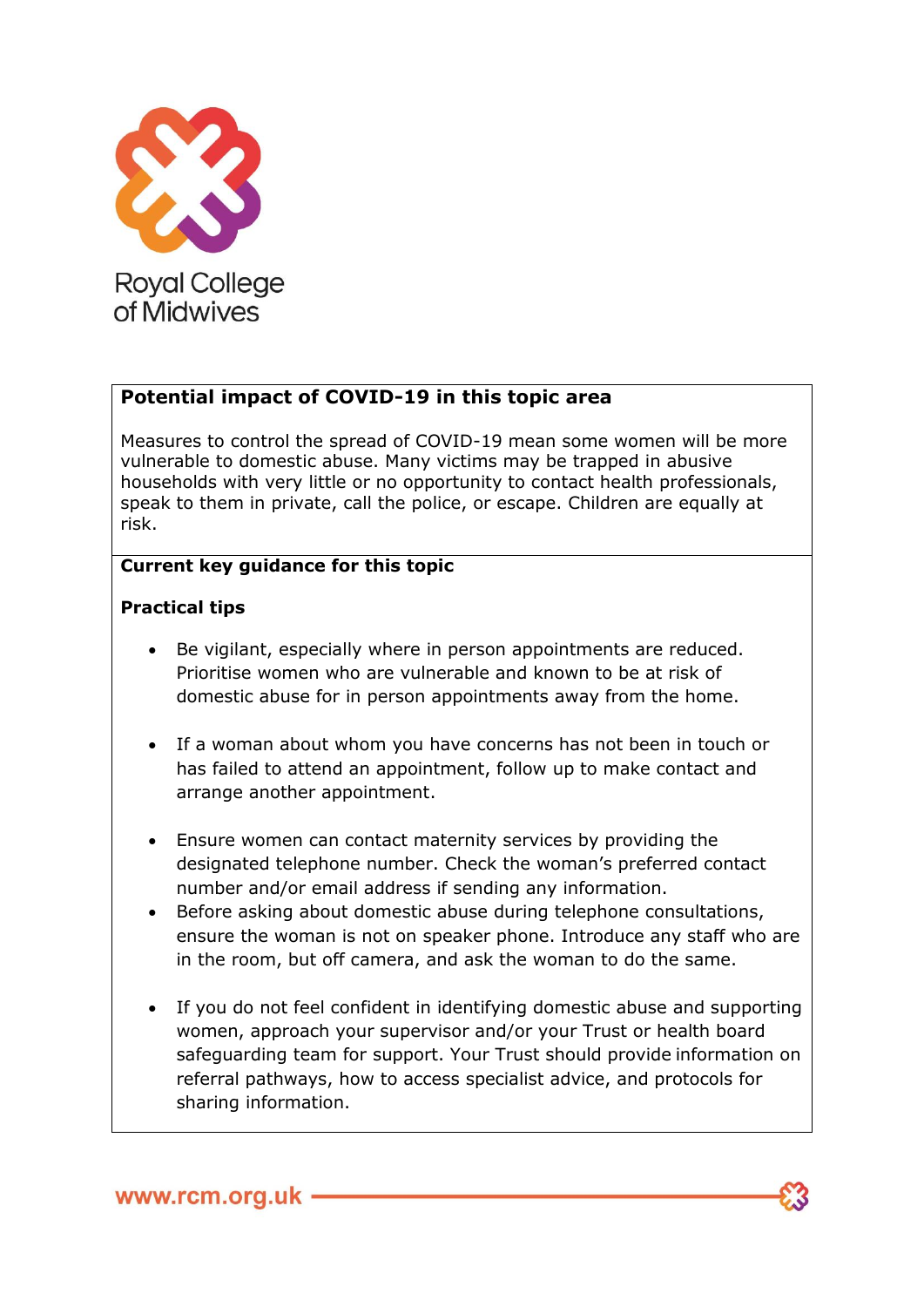

#### **Follow the Safe Lives (2020) five R's approach: Recognise, respond, risk assess, refer, record**

## **1. Recognise and ask**

Remember, during virtual appointments, before engaging in any discussion about safety or domestic abuse, re- establish that it is safe to do so by asking 'closed' questions which allow them to give 'yes' or 'no' answers. For example:

- 'Am I on speaker phone?'
- 'Are you alone?'
- 'Is it safe to ask you some questions about your relationship with ?'

If a woman is accompanied to physical appointments, try to find an opportunity to be with her alone. If it is safe to do so, explain why you need to ask, and respectfully ask direct questions, for example:

'Are you ever afraid at home or in your relationship?'

- 'You've mentioned that you're scared of your partner. Would you like to tell me more about that?'

'You've mentioned a few things to me about your son that sounded concerning, for example, he won't let you go on walks or pick up your own prescriptions. Would you like to talk about that?'

'I heard your partner shouting in the background, do you feel safe at the moment?'

In some circumstances, it may not be possible to ask routine safety questions, consider other ways to explore safety. For example:

- How are you coping?
- Are there any money worries?
- How is your partner coping?
- Is there family or social support you can call upon?

#### **Warning signs**

www.rcm.org.uk -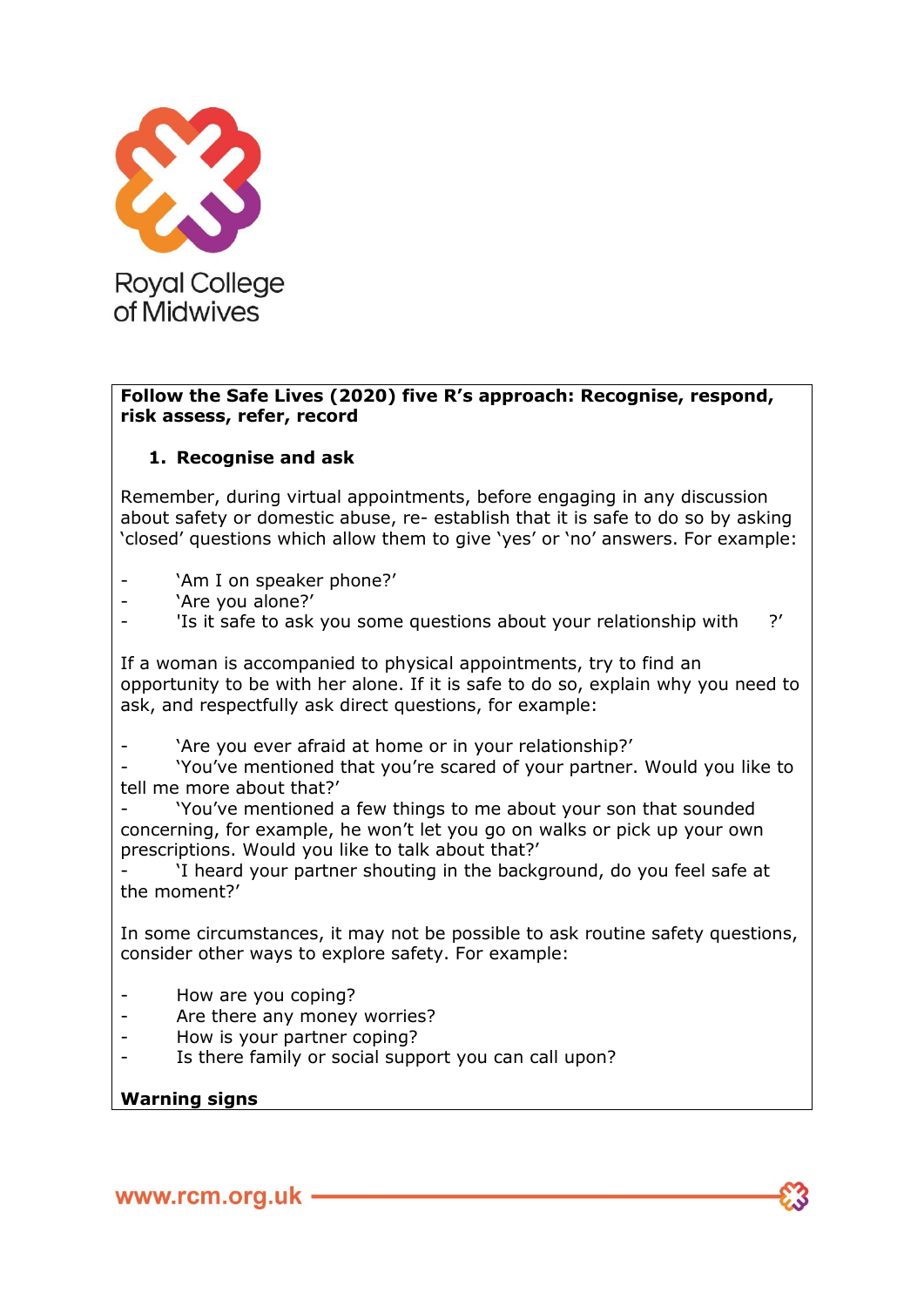

A victim of abuse might indicate abuse in several ways. For example, they might say:

'I don't feel safe right now'

'I don't feel safe at home'

- 'I'm scared/frightened of my (ex) partner/family member'

'My (ex)/partner/family member won't let me out of the house' (or any other controlling behaviour mentioned, pick up prescriptions, do the shopping, go for a walk, etc.)

- 'My (ex)/partner/family member hurt(s) me'

- 'My (ex)/partner/family member controls everything I do'

- 'My (ex)/partner/family member is always putting me down/makes me feel worthless.'

You may also be able to identify abuse based on what you see/hear. Some examples include:

Noticing an inconsistent relationship with health services e.g. frequent appointments, frequently missed appointments, or noncompliance with treatment

Witnessing abusive behaviour toward a woman by a partner or family member (aggressive, controlling, yelling, demeaning, belittling and bullying)

- Noticing that the person seems fearful of their partner/family member

Noticing that the person is unable to speak with you alone or in detail about their current circumstances

Noticing evidence of physical abuse, including injuries which cannot be explained, multiple injuries as different stages of healing, problems with central nervous system, unexplained pain, bladder infections, or unexplained reproductive symptoms like pelvic pain

Noticing multiple unintended pregnancies, multiple miscarriages, delayed antenatal care, or recurring STIs

Noticing psychological symptoms e.g. depression, anxiety, fear, PTSD, sleep disorders, self-harm, substance misuse.

# **2. Respond**

If a woman does disclose that she is experiencing domestic abuse, listen to her without judgement. Do not blame the woman for the abuse or excuse the

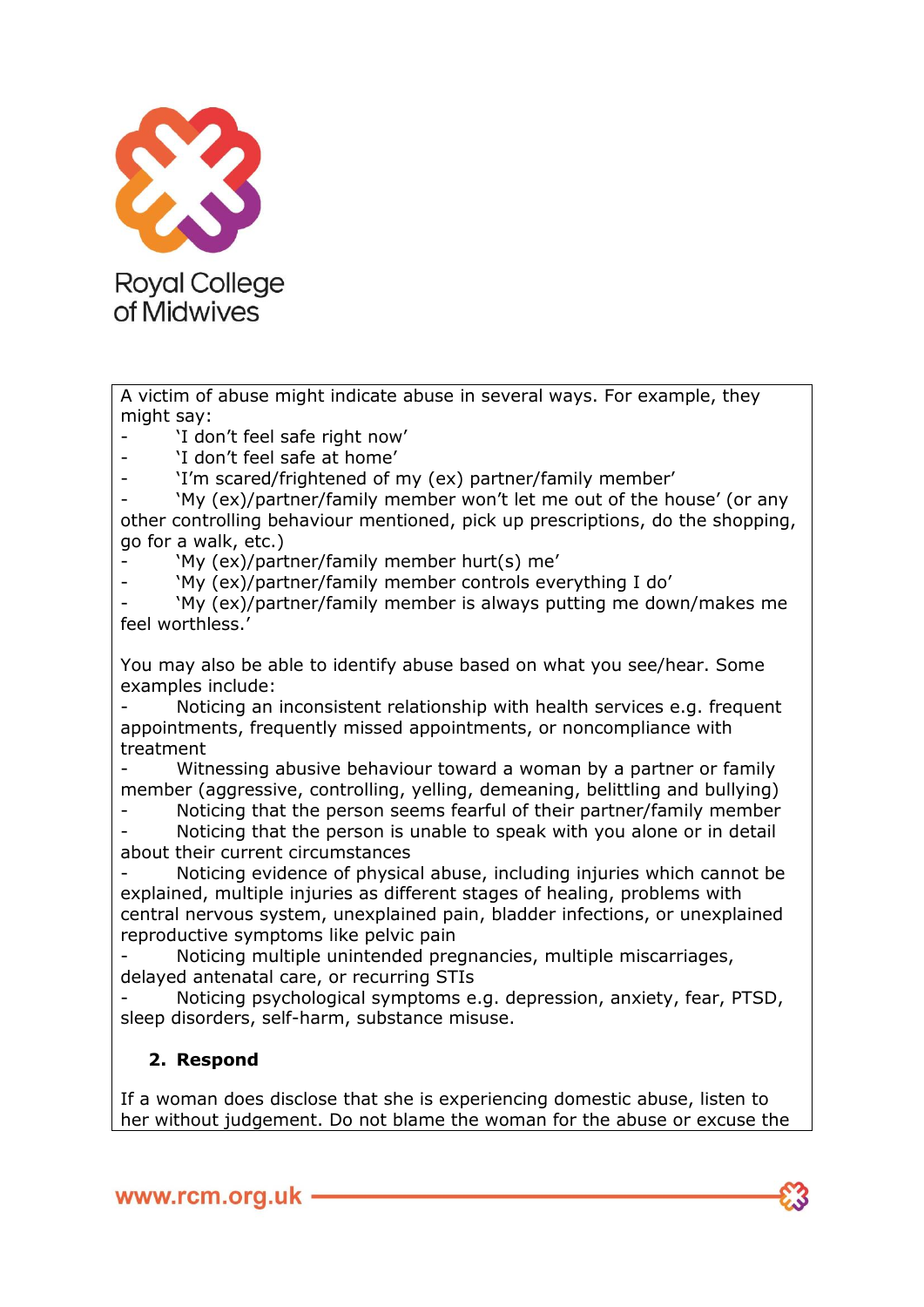

perpetrator's behaviour. Do not ask her why she has not left or tell her to leave. Where survivors attempt to leave, this can increase the risk of violence. Reassure her that she is believed, validate what she is telling you. For example:

- 'I'm really glad you told me'
- 'This isn't your fault'
- 'You are not alone'.

Ask her what she needs and be guided by her.

#### **3. Risk assess**

Undertake safeguarding assessments for the mother and other children in the household and make a personalised care plan; if appropriate seek advice/support of social services, especially where children are involved. The Safe Lives Domestic Abuse, Stalking and Honour Based Violence (DASH) risk assessment tool is a reliable method for your initial risk assessment.

Where there are serious concerns and to provide for immediate safety, to allow for a full health and social care assessment, consider offering the woman an admission to stay in the maternity unit.

## **4. Refer**

Make referrals as necessary, and signpost women to credible sources of specialist or online support (see below). Multiagency input is essential. Ensure that you advise the woman if you need to make any referrals to other services including social services, to ensure she understands why you are doing this and what support she is then likely to receive. Before making a referral, discuss the case with a safeguarding professional and consider what immediate actions you need to take to support the victim, and children involved, to increase their safety.

Let survivors know that it is still ok to call 999 in an emergency and the police are attending calls during lockdown and other COVID restriction levels. Let

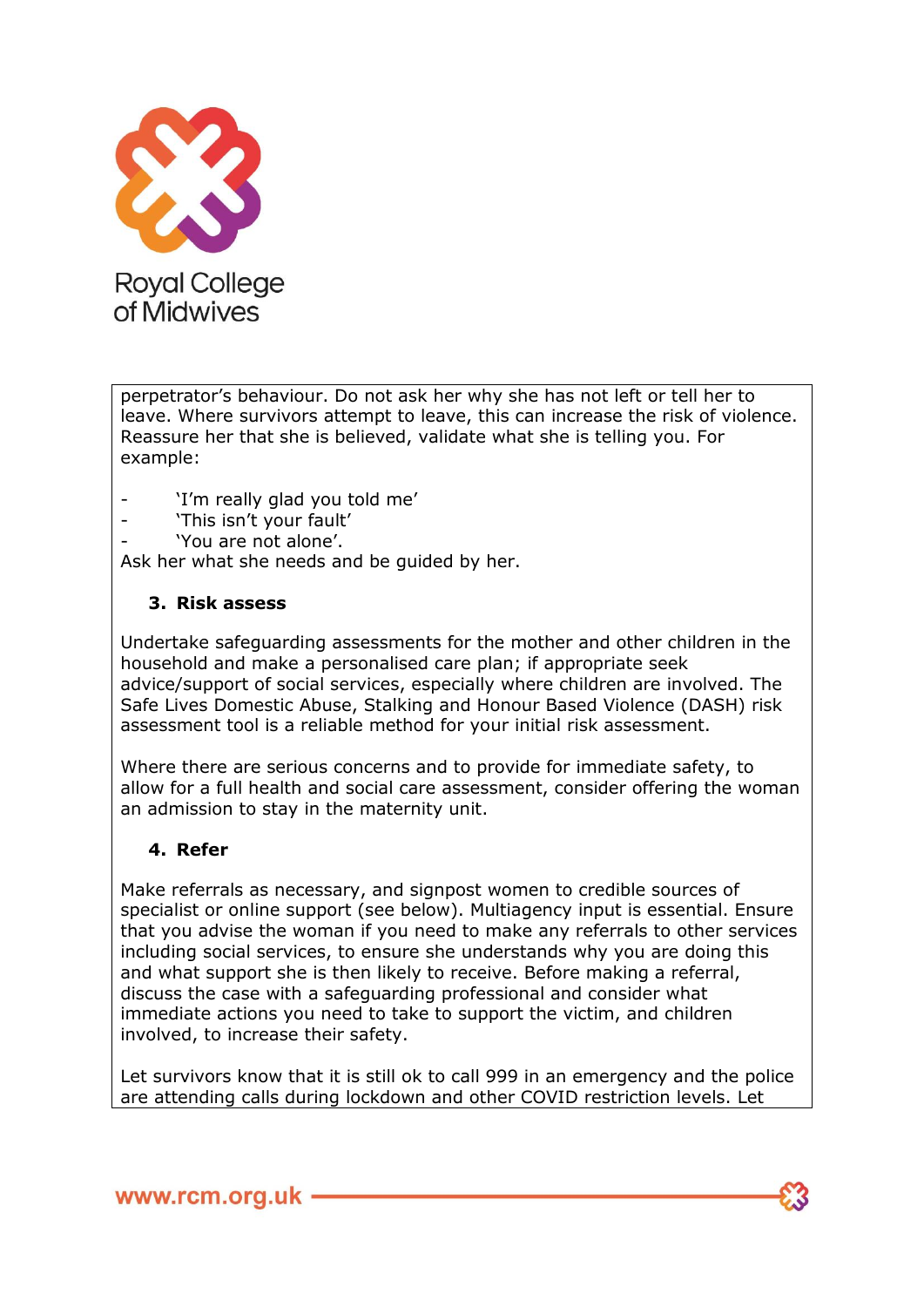

them know they are allowed to leave home to seek help during lockdowns or COVID restrictions if their homes are not safe places.

Advise women at risk about the Silent Solution system: the woman should call 999 and remain silent, then dial 55 when prompted. The woman will then be transferred through to a police officer who will assess the situation by asking yes or no questions.

## **5. Record**

If a patient discloses domestic abuse, it is important to record this information, which may be needed for criminal proceedings, immigration cases, housing provision, and civil procedures. You should record the disclosure using phrases like 'the woman says/describes' and use direct quotes. Avoid phrases like 'the woman alleges'. You should record:

- who else was present during the consultation
- the victim and perpetrators relationship, name of perpetrator
- who else is in the house including children and their ages

- nature of abuse and any injuries, description of abuse and reference to specific incidents

whether this is the first episode or whether the abuse is continuing

a pragmatic assessment of immediate risk, and ongoing risk or results of risk assessment

actions you have taken or plan to take including referrals or signposting.

Even if a woman does not disclose domestic abuse, you should document any concerns you have, as well as enquiries made.

Information should be documented in a way that will keep this information hidden from a perpetrator and/or any third parties who may attend appointments with the woman. Information on domestic abuse should not be recorded in the hand held notes. If a woman requests printed records, details of domestic abuse should be redacted. Data protection regulations exempt information from being released which would be likely to cause serious harm to the relevant person (Department of Health and Social Care, 2017).

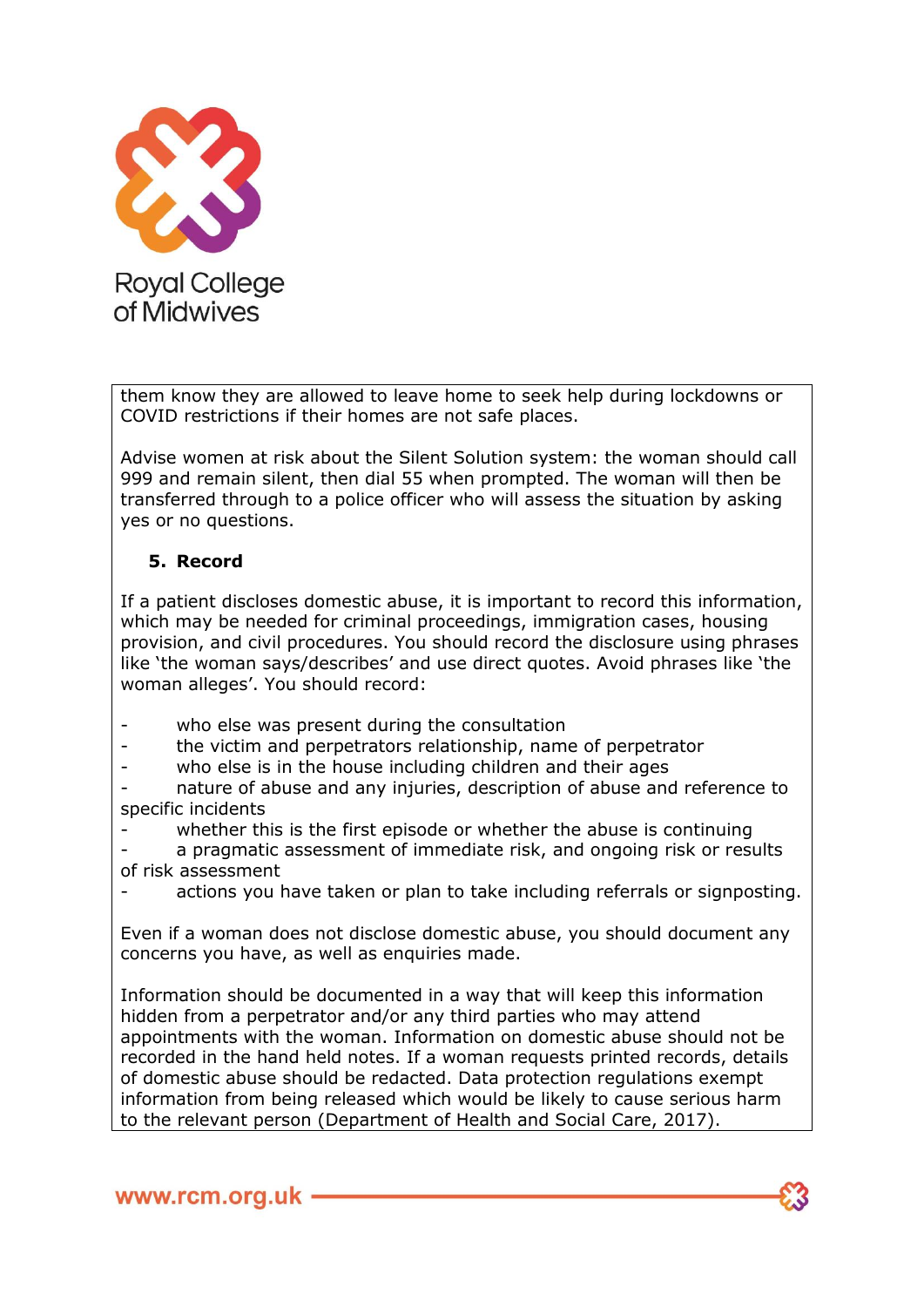

It is vital that information on domestic abuse is kept confidential to protect victims from injury or death. When sharing information about adults, confidentiality must be based on consent unless there is a public interest or legal justification e.g. where there is a risk of harm or where required to provide such information by a court. The NHS Code of Practice sets out the standards required for confidentiality of patient information and consent (Department of Health and Social Care, 2003). Only ever consider giving information to reputable agencies, not individuals. If you have concerns about recording or sharing information, contact your safeguarding team for support.

#### **What to do in an emergency**

If you believe there is an immediate risk of harm to the victim or anyone else, encourage them to immediately call 999 and refer to the information above regarding the Silent Solution system or if they are hearing or otherwise impaired, the emergency text service.

If they are unable to call the Police and you are worried about their immediate safety, get as much information as you can regarding their location and call 999. Do not call the police if there is no immediate risk and the survivor has not asked you to, as this may alert the perpetrator to the survivor's disclosure.

You can also report a crime by calling the police on 101, or anonymously report a crime by calling Crime Stoppers on 0800 555 111 or online.

#### **Support for midwives**

Do not confront the perpetrator and ensure you take steps to protect your own safety. Talking to someone about their experience of domestic abuse can be distressing. It is important to care for your mental health. Some ways of doing this includes:

debriefing with someone you trust in a way that maintains confidentiality

taking a break if you can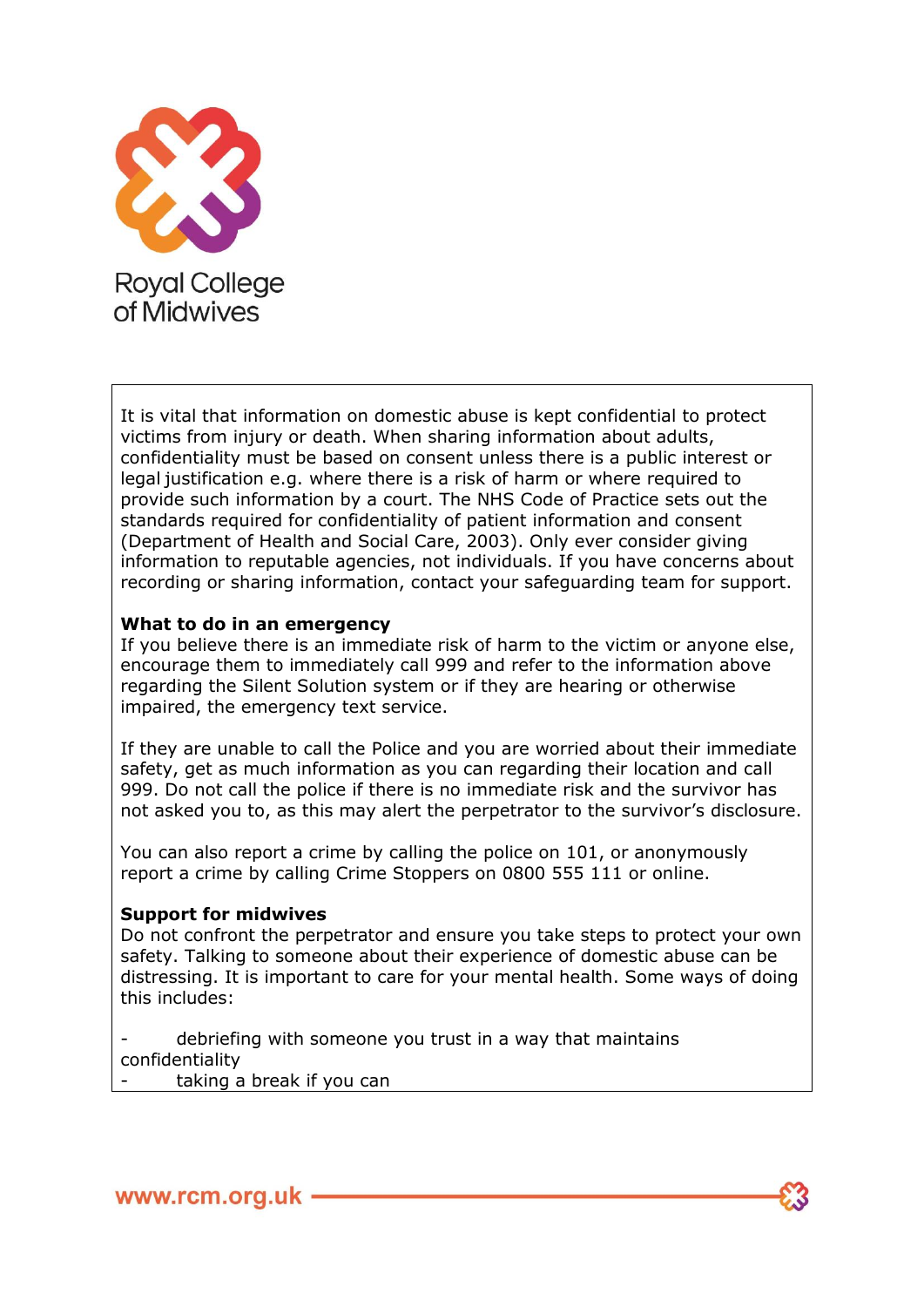

setting boundaries, be clear with the individuals you are supporting about when and how you can support them. Maintain your own privacy and confidentiality

being kind to yourself, talking to someone about their experience while being kind and non-judgemental and informing them of the available support is one of the best ways you can help them.

## **Links to online and virtual support and guidance**

#### **Getting help**

National Domestic Abuse Helpline - 0808 2000 247 or webchat (3pm-10pm Mon-Friday). National LGBT+ Domestic Abuse Helpline – 0800 999 5428 Rape Crisis services - 0808 802 9999 – or webchat

[Safe Lives staying at home guidance](https://safelives.org.uk/staying-safe-during-covid-19-guidance)

[Women's Aid webchat](https://chat.womensaid.org.uk/) [Available Monday 10am -12pm]

#### **For legal advice contact:**

[Asylum Aid,](http://www.asylumaid.org.uk/) 0207 354 9264 (Tuesdays 1-4pm)

[National Centre for Domestic Violence](http://www.ncdv.org.uk/) - Free phone: 0800 970 2070;

Rights of Women - www.row.org.uk, Family Law 0207 251 6577; Criminal Law 0207 251 8887; Immigration and Asylum Law 0207 251 6577; For women in London: 0207 608 1137

For advice and support on honour- based violence contact: [Forced Marriage](http://www.gov.uk/forced-marriage)  [Unit,](http://www.gov.uk/forced-marriage) 0207 008 0151

HALO Project (for honour-based violence) [https://www.haloproject.org.uk/,](https://www.haloproject.org.uk/) Emergencies – 08081 788 424 (free phone) or for advice 01642 683 045

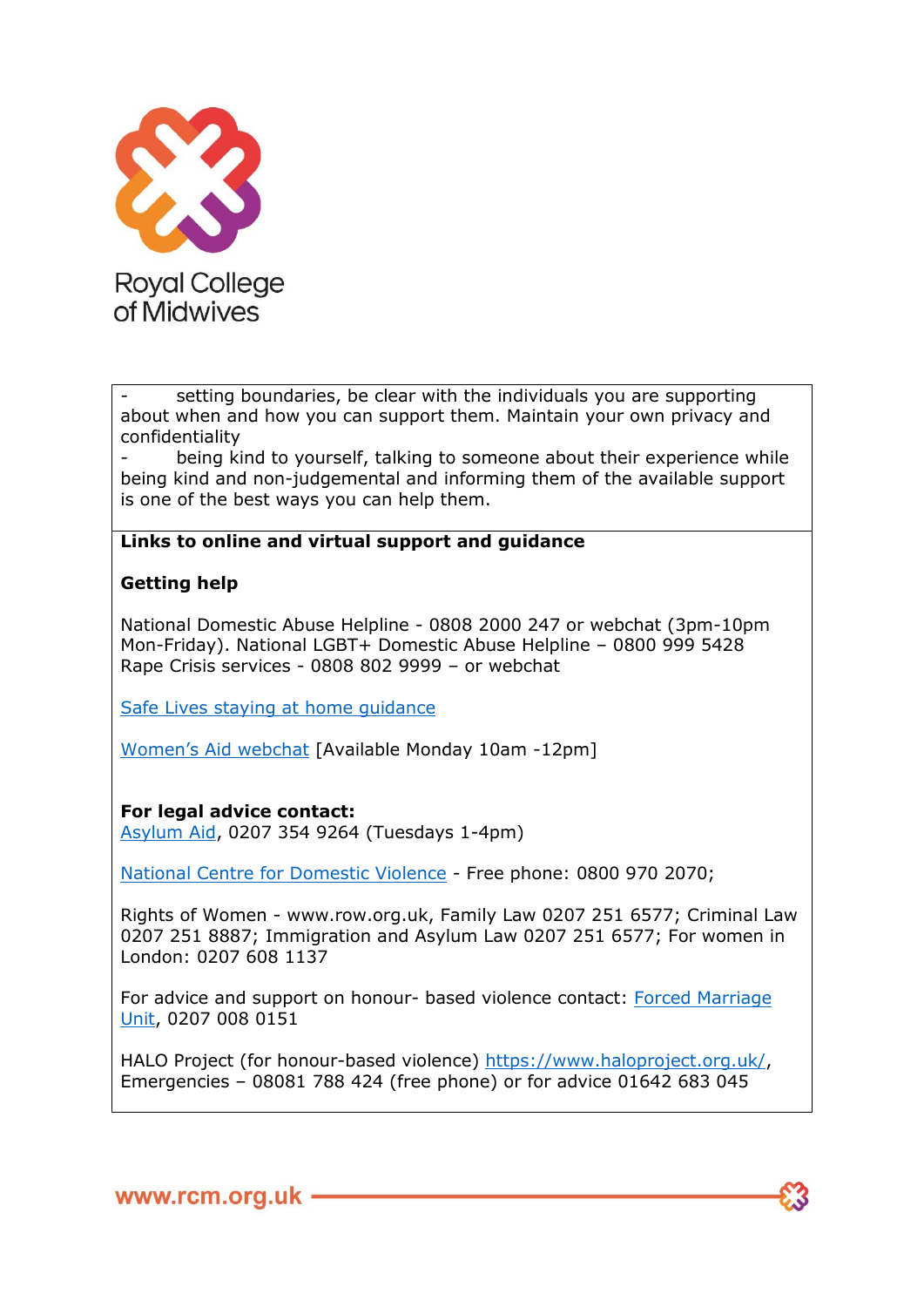

Iranian and Kurdish Women's Rights Organisation – [http://www.ikwro.org.uk/,](http://www.ikwro.org.uk/) 0207 920 6460 Karma Nirvana – <https://karmanirvana.org.uk/> 0800 5999247 or 01332 604098

## **Getting help - Nation specific**

Northern Ireland 24-hour helpline: 0808 802 1414 Northern Ireland <https://www.womensaidni.org/> Scotland 24-hour helpline: 0800 027 1234; Scottish women's aid <https://womensaid.scot/> Wales 24-hour helpline 0808 80 10 800: Welsh women's aid [https://www.welshwomensaid.org.uk](https://www.welshwomensaid.org.uk/)

Resources for midwives and survivors Brief guidance for safe enquiry about domestic abuse [https://safelives.org.uk/sites/default/files/resources/Domestic%20abuse%20g](https://safelives.org.uk/sites/default/files/resources/Domestic%20abuse%20guidance%20for%20virtual%20health%20settings-%20C19.pdf) [uidance%20for%20virtual%20health%20settings-%20C19.pdf](https://safelives.org.uk/sites/default/files/resources/Domestic%20abuse%20guidance%20for%20virtual%20health%20settings-%20C19.pdf)

Department of Health and Social Care - Responding to domestic abuse A resource for health professionals (go to p28) [https://assets.publishing.service.gov.uk/government/uploads/system/uploads/](https://assets.publishing.service.gov.uk/government/uploads/system/uploads/attachment_data/file/597435/Dome%20ticAbuseGuidance.pdf) [attachment\\_data/file/597435/Dome ticAbuseGuidance.pdf](https://assets.publishing.service.gov.uk/government/uploads/system/uploads/attachment_data/file/597435/Dome%20ticAbuseGuidance.pdf)

Institute of Health visiting virtual consultations guidance https://ihv.org.uk/wp- [content/uploads/2020/03/VirtualContacts-FINAL-](https://ihv.org.uk/wp-%20content/uploads/2020/03/VirtualContacts-FINAL-VERSION-27.3.20.pdf)[VERSION-27.3.20.pdf](https://ihv.org.uk/wp-%20content/uploads/2020/03/VirtualContacts-FINAL-VERSION-27.3.20.pdf)

Southall Black Sisters<https://southallblacksisters.org.uk/>

Women's Aid COVID resource hub [https://www.womensaid.org.uk/covid-19](https://www.womensaid.org.uk/covid-19-resource-hub/) [resource-hub/](https://www.womensaid.org.uk/covid-19-resource-hub/)

Women's Aid safety and support resources (multiple languages and sign language) [https://www.womensaid.org.uk/covid-19-coronavirus-safety-and](https://www.womensaid.org.uk/covid-19-coronavirus-safety-and-support-resources/)[support-resources/](https://www.womensaid.org.uk/covid-19-coronavirus-safety-and-support-resources/)

**Virtual learning for midwives**

www.rcm.org.uk -

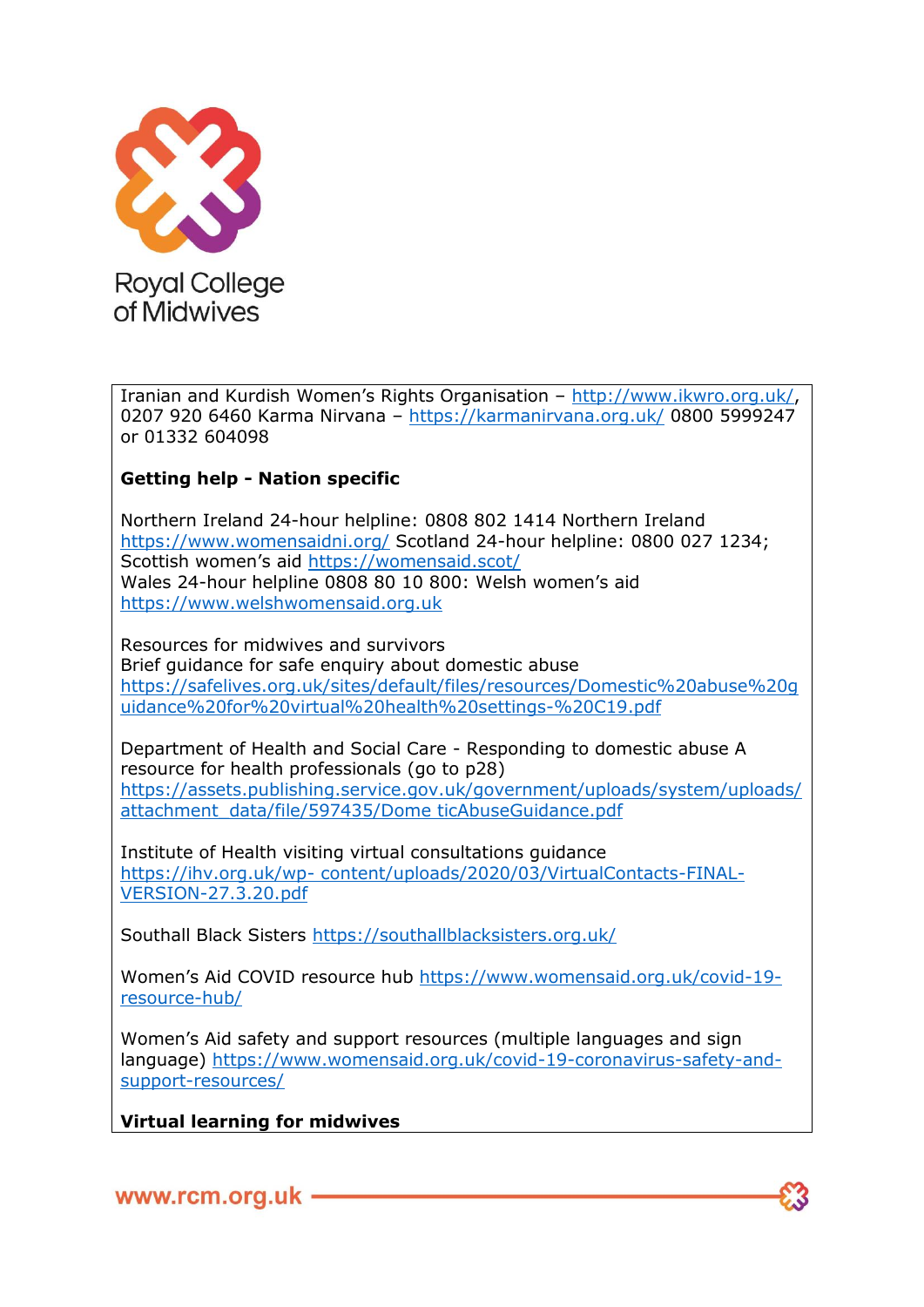

Refresh your knowledge with the NICE webinar on asking about and responding to domestic violence and abuse [https://www.youtube.com/watch?v=BL5ehPZzMgE&list=PLRbwbc3dfXUNefausj](https://www.youtube.com/watch?v=BL5ehPZzMgE&list=PLRbwbc3dfXUNefausjPRrYYDvvkKvfFeP&index=21) [PRrYYDvvkKvfFeP&index=21](https://www.youtube.com/watch?v=BL5ehPZzMgE&list=PLRbwbc3dfXUNefausjPRrYYDvvkKvfFeP&index=21)

Refresh your knowledge with RCM i-learn module Domestic Abuse <https://www.ilearn.rcm.org.uk/course/info.php?id=633>

You can also visit the TUC domestic abuse and coronavirus learning tool <https://learning.elucidat.com/course/5e875ae4d0715-5e8c6417dfc28>

## **References and links to online and virtual support and guidance**

Department of Health and Social Care (2003) Confidentiality, NHS Code of practice [online] gov.uk. Available at: [https://www.gov.uk/government/publications/confidentiality-nhs-code-of](https://www.gov.uk/government/publications/confidentiality-nhs-code-of-practice)[practice](https://www.gov.uk/government/publications/confidentiality-nhs-code-of-practice) [Accessed 22 February 2021]

Department of Health and Social Care (2017) Responding to domestic abuse: A resource for health professionals. [online] gov.uk. Available at: [https://assets.publishing.service.gov.uk/government/uploads/system/uploads/](https://assets.publishing.service.gov.uk/government/uploads/system/uploads/attachment_data/file/597435/DometicAbuseGu%20idance.pdf) [attachment\\_data/file/597435/DometicAbuseGu idance.pdf](https://assets.publishing.service.gov.uk/government/uploads/system/uploads/attachment_data/file/597435/DometicAbuseGu%20idance.pdf) [Accessed 22 February 2021]

Home Office (2013) Information for Local Areas on the change to the Definition of Domestic Violence and Abuse. [online] gov.uk Available at: [https://assets.publishing.service.gov.uk/government/uploads/system/uploads/](https://assets.publishing.service.gov.uk/government/uploads/system/uploads/attachment_data/file/142701/guide-on-%20definition-of-dv.pdf) [attachment\\_data/file/142701/guide-on-](https://assets.publishing.service.gov.uk/government/uploads/system/uploads/attachment_data/file/142701/guide-on-%20definition-of-dv.pdf) definition-of-dv.pdf [Accessed 22 February 2021]

NHS England (2021) The Five R's of asking about domestic abuse. [online] Safelives.org.uk. Available at: [https://safelives.org.uk/sites/default/files/resources/Domestic%20abuse%20g](https://safelives.org.uk/sites/default/files/resources/Domestic%20abuse%20guidance%20for%20virtual%20health%20settings-%20C19.pdf)